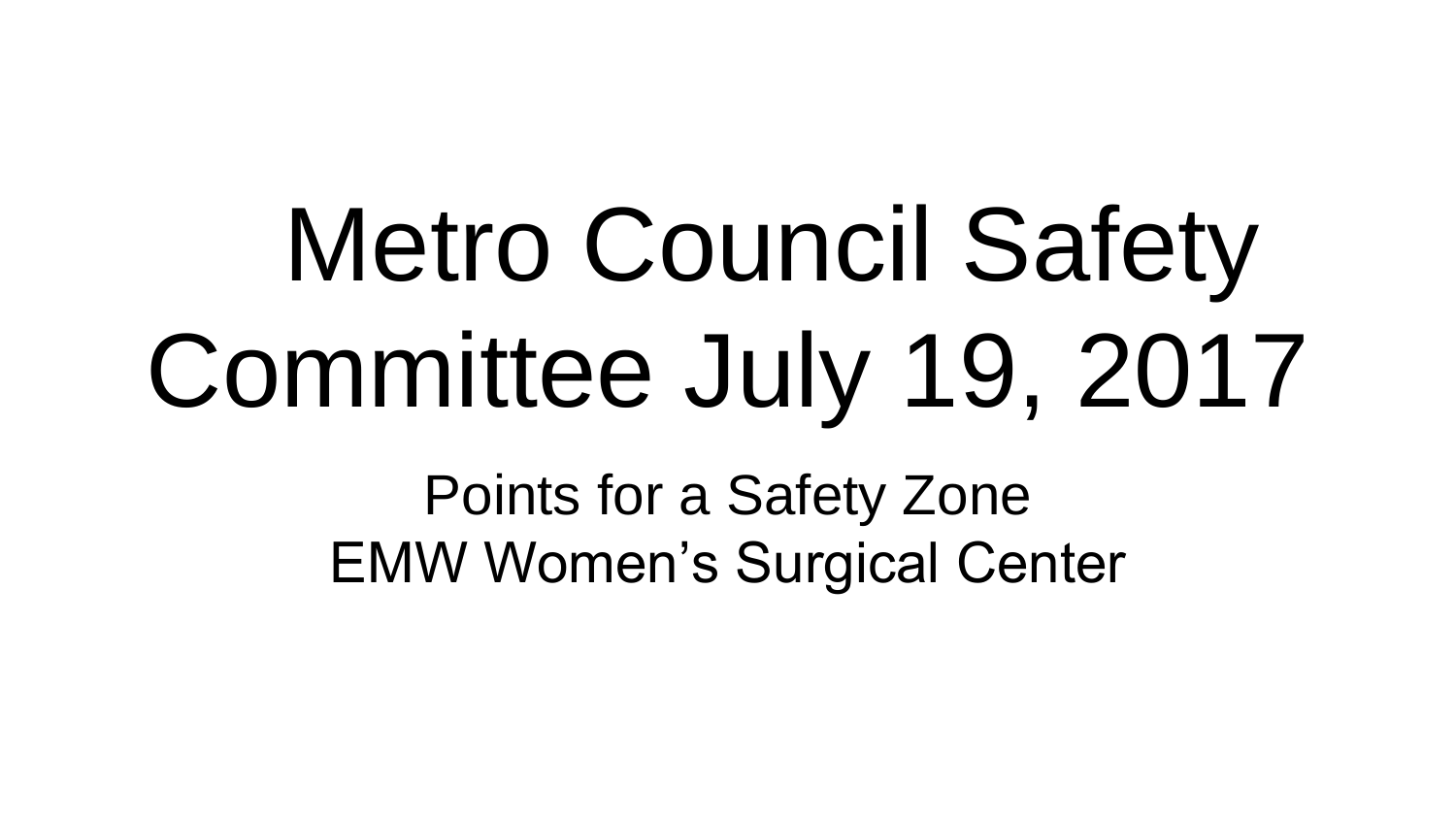#### What we don't want in a Safety Zone...

Encroach on anyone's Freedom of Speech

Prevent patients from having conversations with anyone they choose to speak to

Prohibit pedestrians from walking on the public sidewalk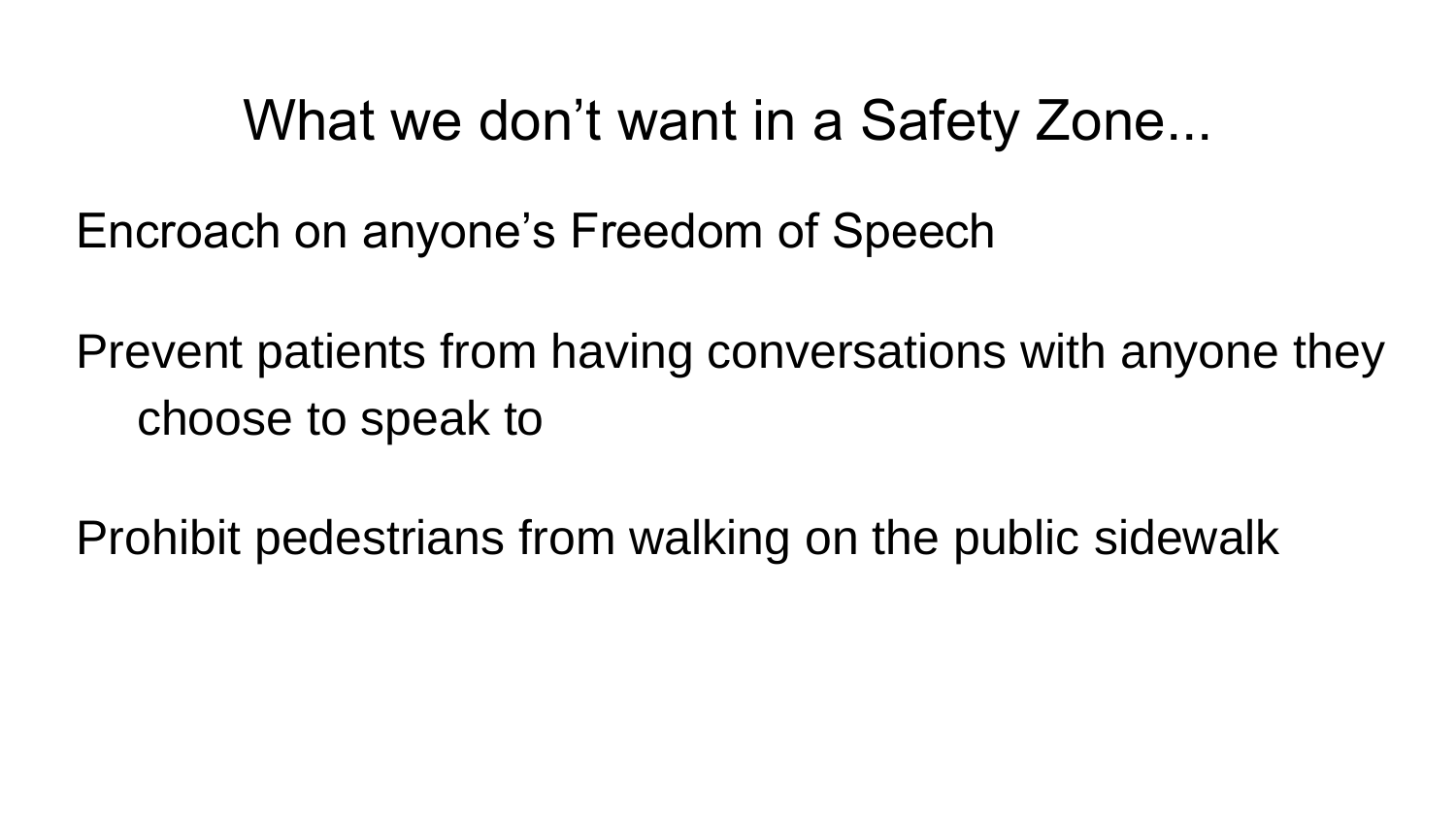## What we do want in a Safety Zone

Public safety from unwanted touching, shoving, or blocking while entering a woman's healthcare clinic

A Safety Zone large enough to prevent unsolicited physical contact or pamphleteering, while still being able to hold conversations if desired

Clear unobstructed visibility of entrances to benefit LMPD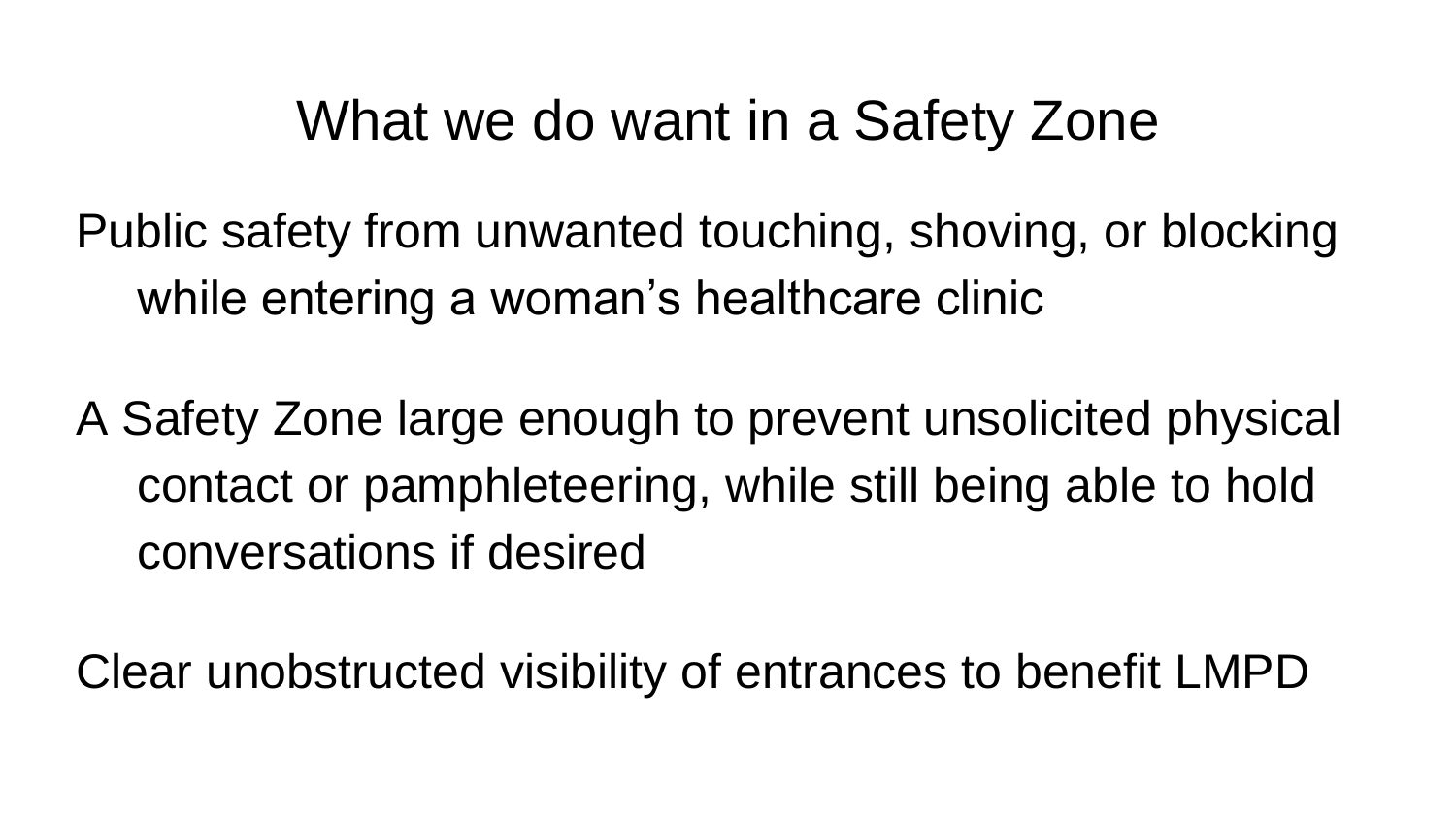## EMW Women's Surgical Center has….

Been in regular contact with LMPD about security and has followed their advice

Upgraded their exterior and interior camera system

Painted clear lines where their property begins and the public sidewalk ends.

Expressed gratitude for Saturday morning presence of officers each week since July 2016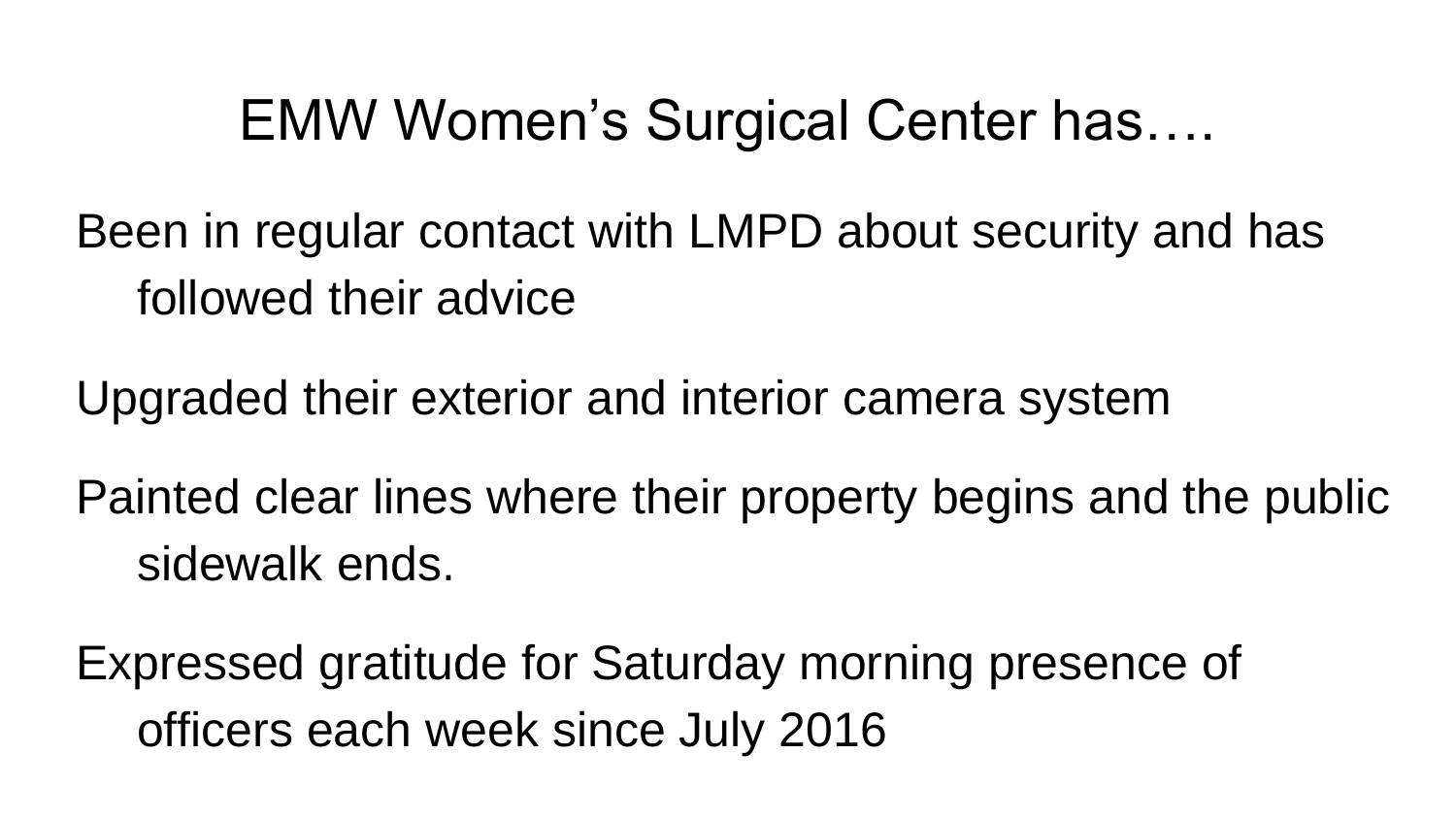#### We have all seen this unusual event.

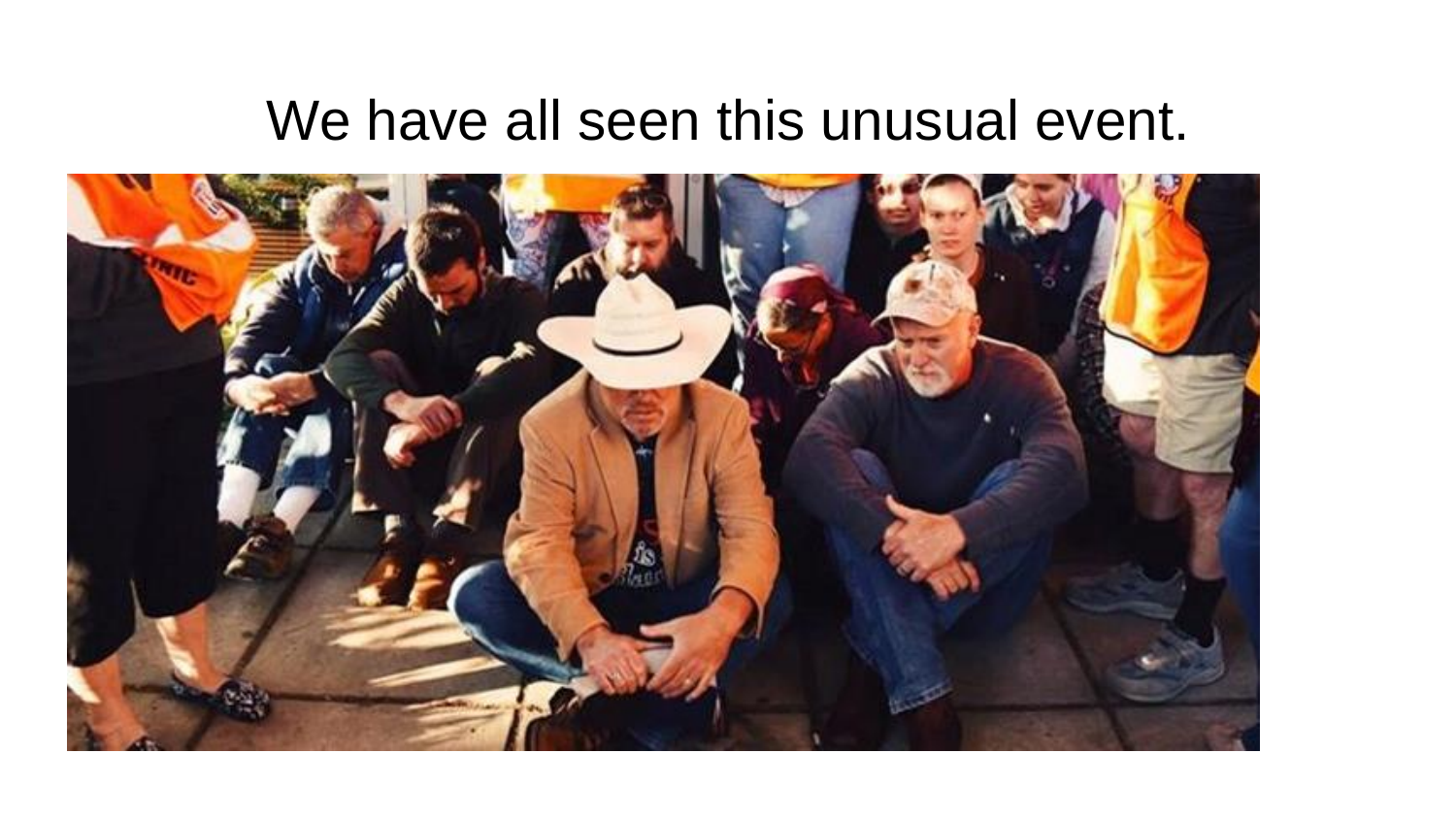## And this one we've seen too-This is not counseling.

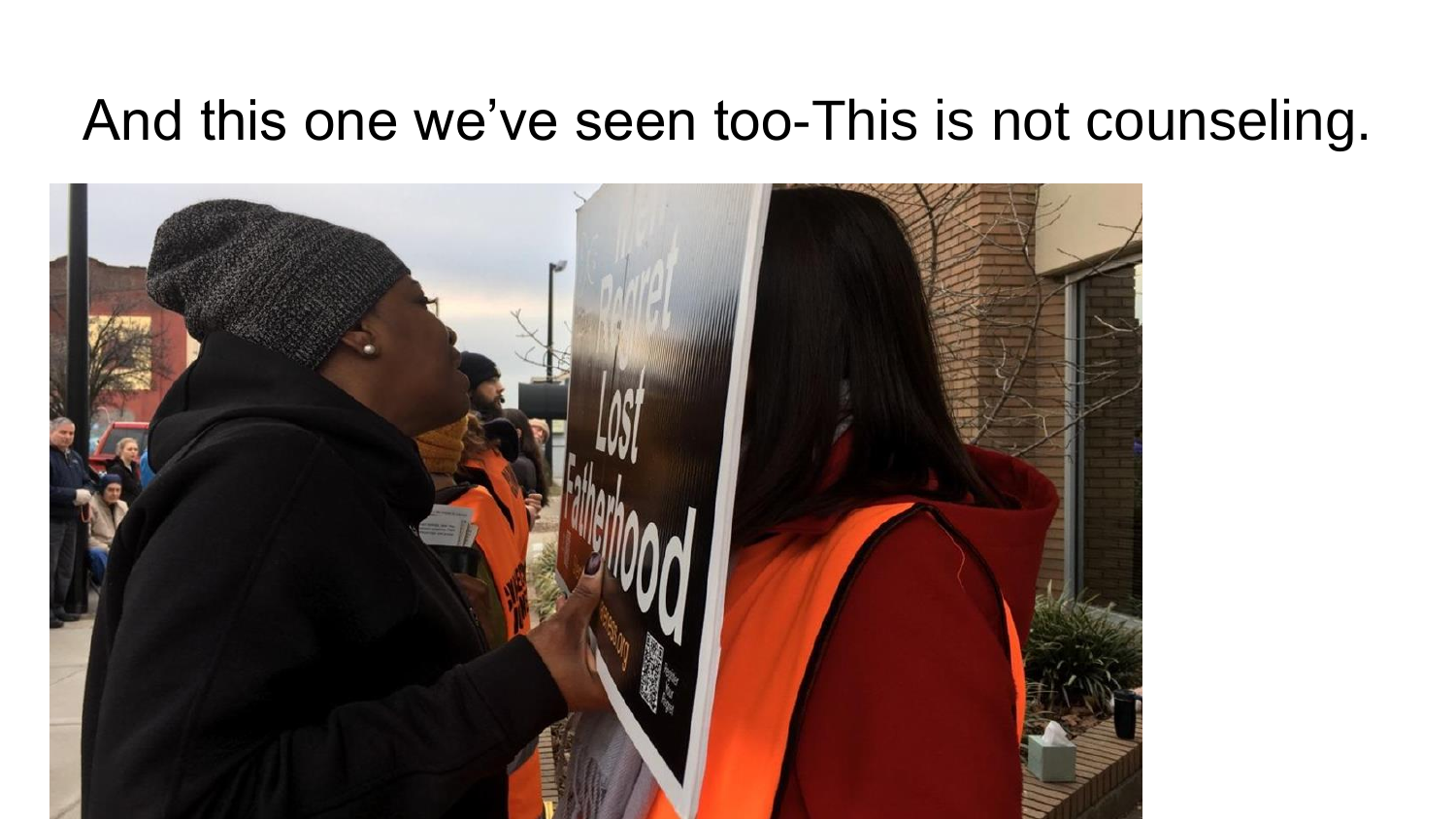## This is a normal Saturday at the entrance. (7/8/17)

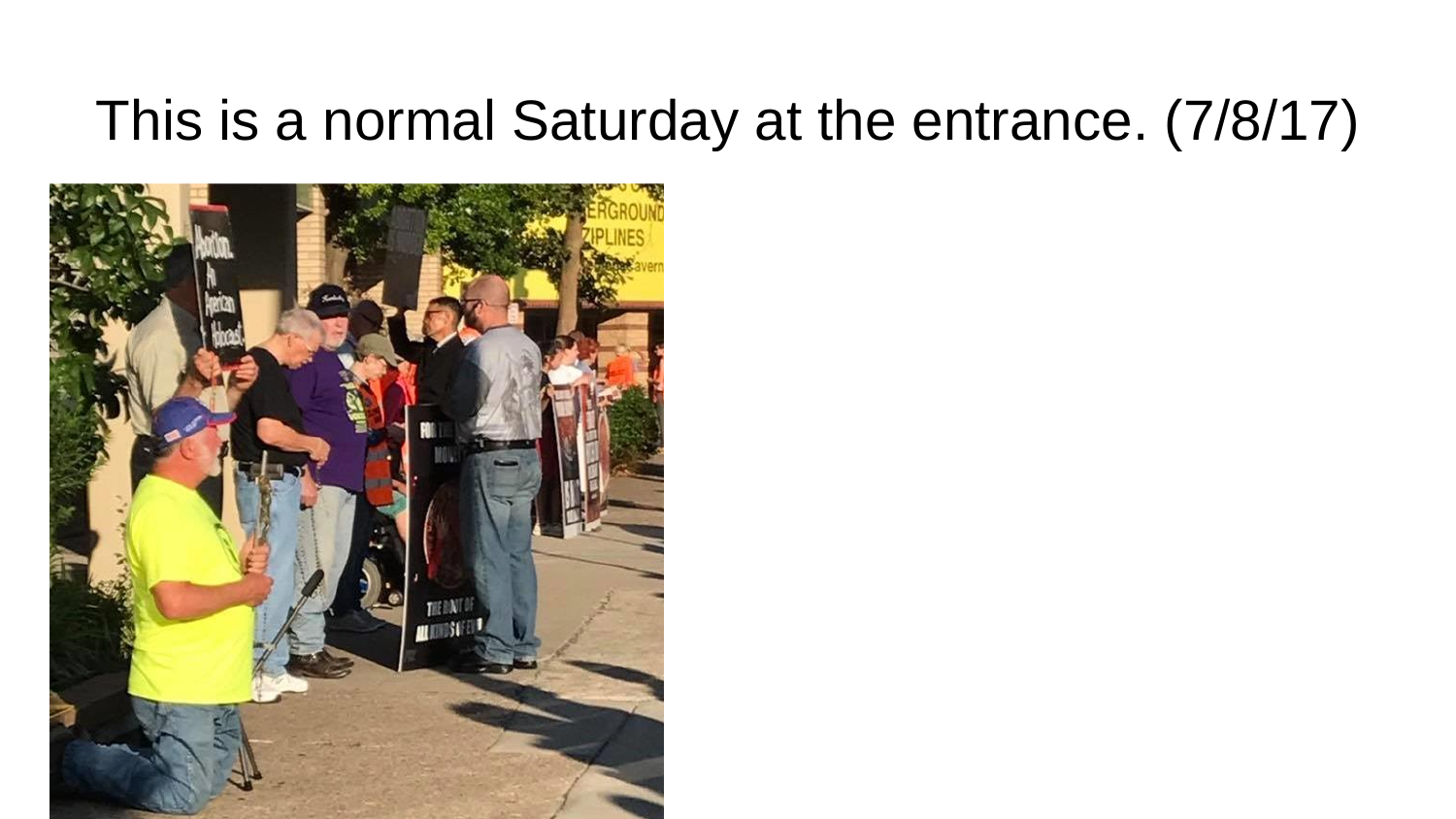### A different view of the entrance blocking. (7/8/17)

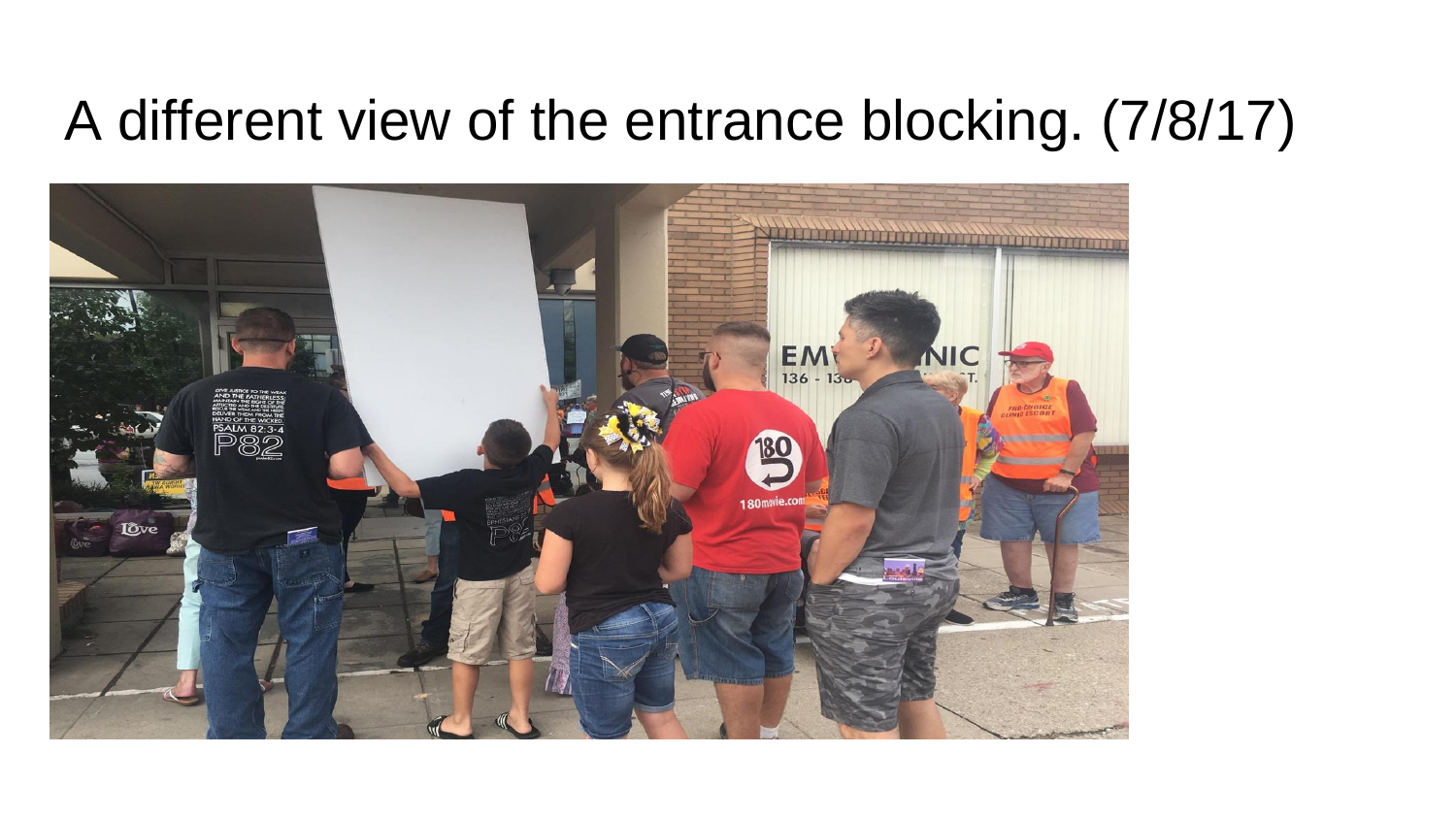## Even when it rains, this is still not counseling.

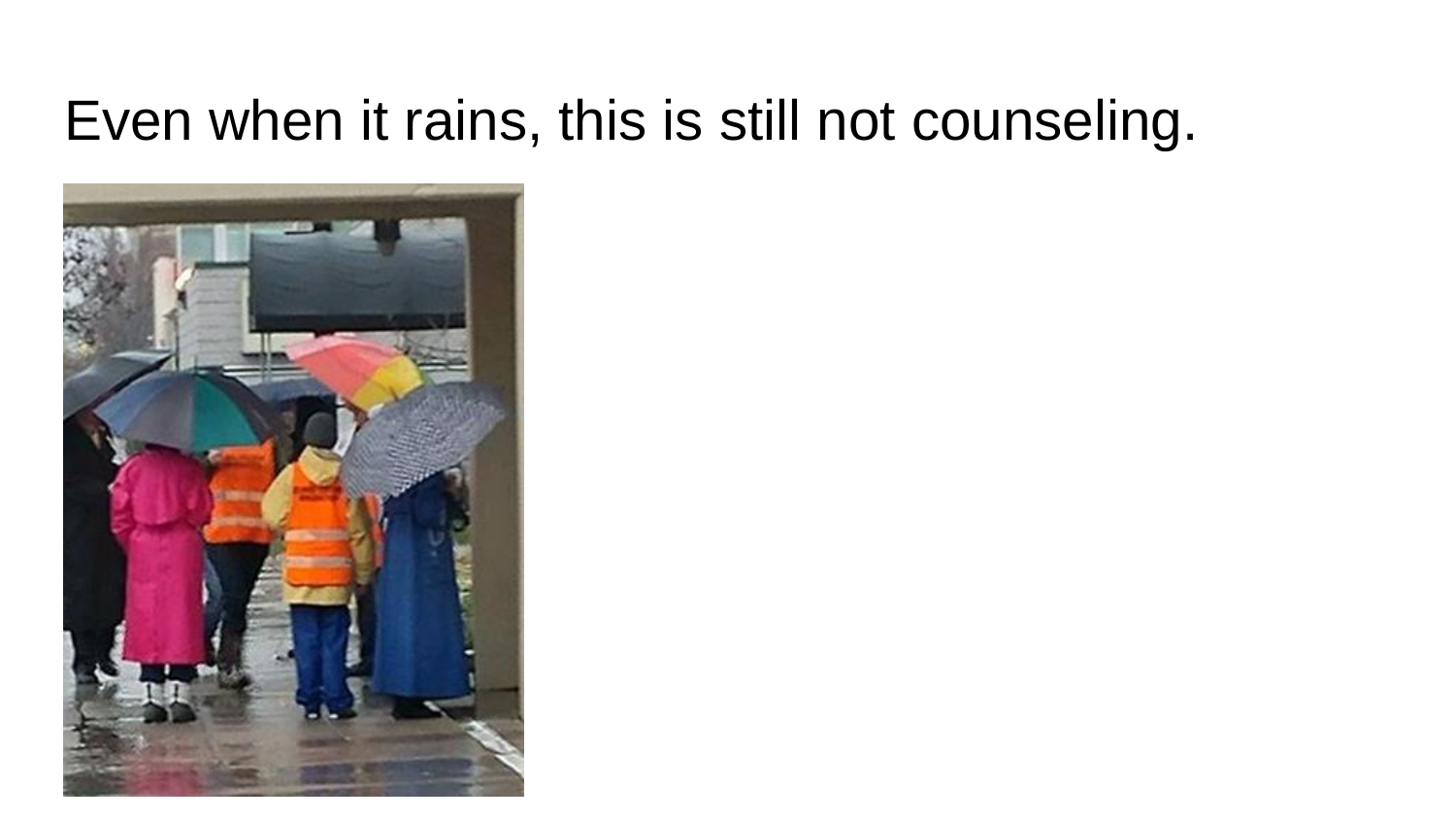#### Do you need a loudspeaker to counsel?

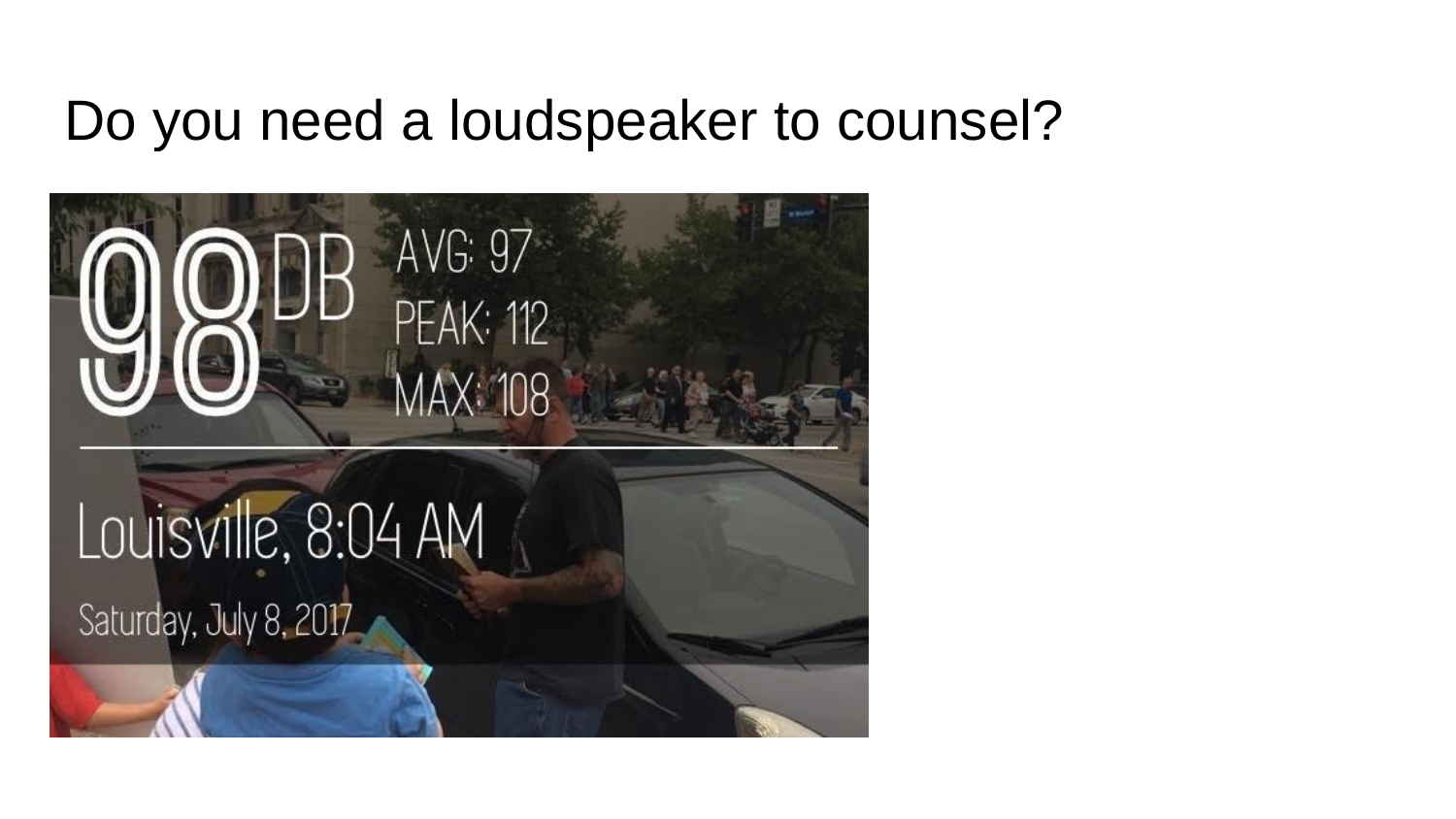# Violence and Disruption Reports July 2016-June 2017

Days clinic open 259 Number of Days Protesters Present 259 Total # Protesters Per Year 6250 Average # Protesters Per Month 521 Incidents Reported to Clinic Escorts 110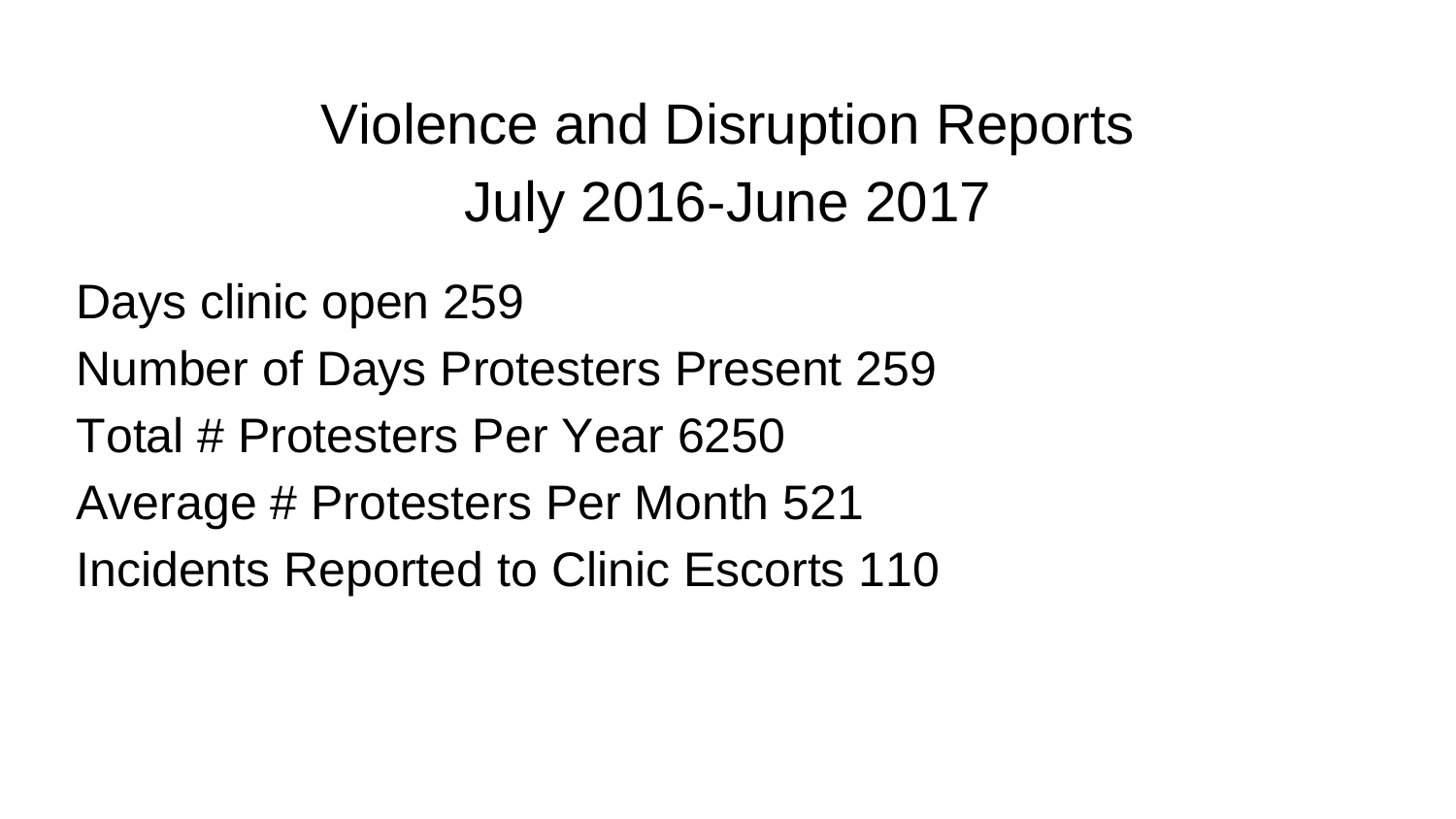## What were these incidents?

- 4 -Email/Internet Harassment
- 4 -Vandalism
- 27 -Trespassing
	- 4 -Invasion (entering the clinic)
- 10 -Blocking the entrance and sidewalk
	- 1 -Blockade (Sitting down at the entrance)
- 11 -Blockade Arrests
- 17 -Stalking
- 32 -Assault and Battery (next slide)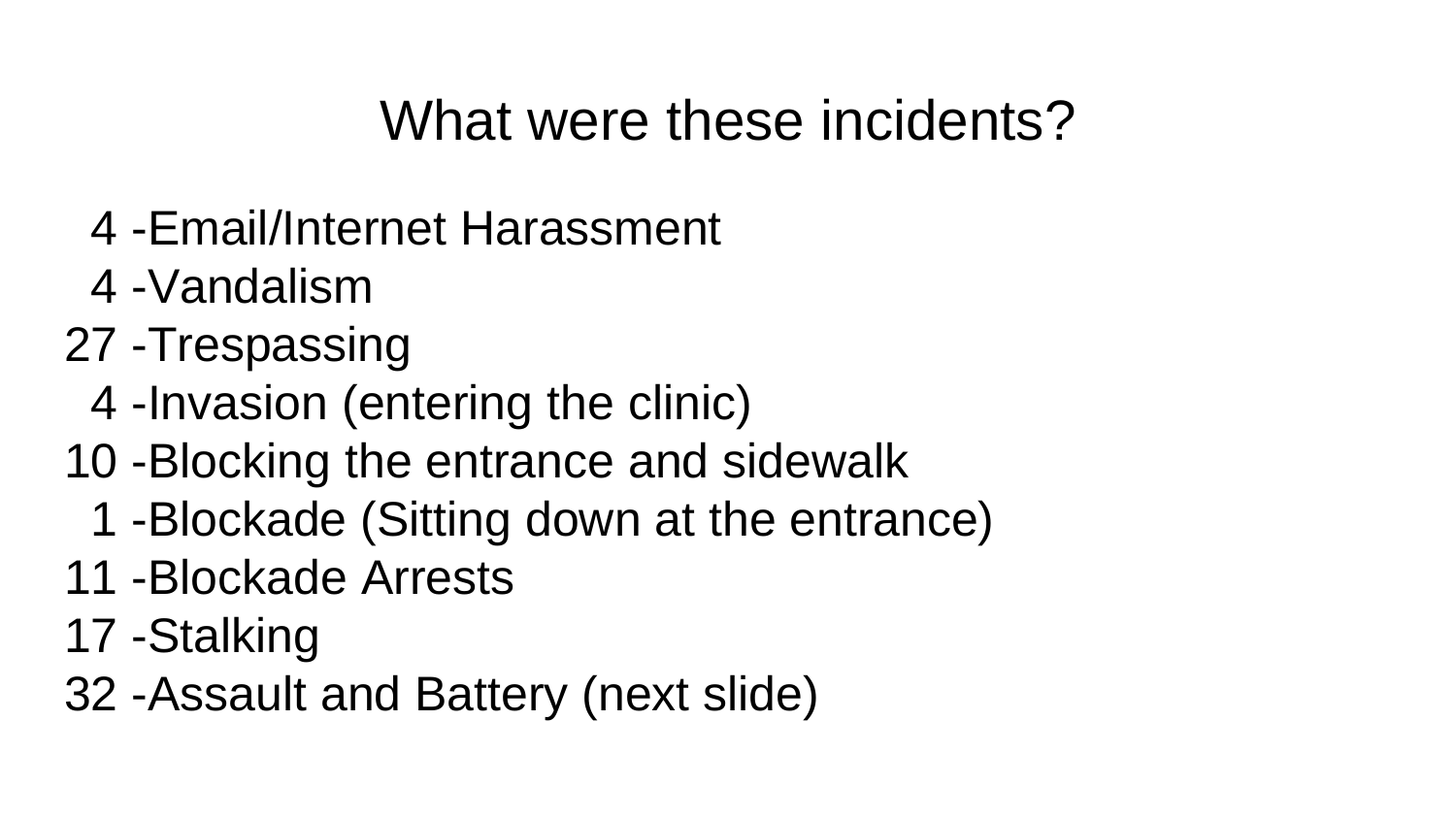# How many of these incidents were reported to LMPD?

- 11 Reported to LMPD (next slide)
- 12 Arrests
- \*Assault/Battery These are Misdemeanor Assaults with Physical Contact. Since LMPD is only present on Saturdays, these normally are not reported because an officer will have to witness it to make charges.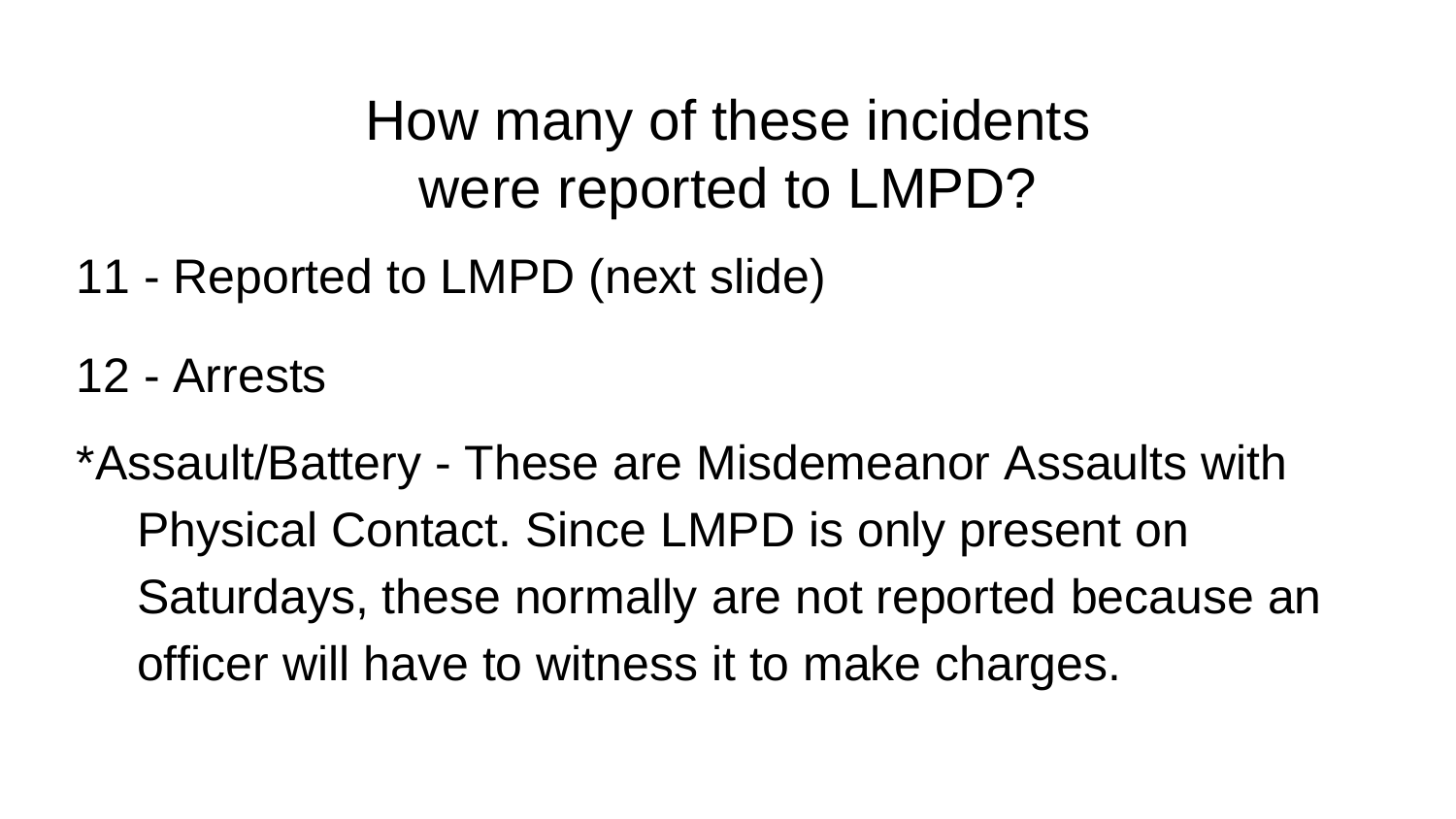# What were those 11 reports to LMPD?

- 1. 7/1 Four LMPD officers arrived after calling about Ryan Minter assaulting escorts with a large sign at the entrance. Police told Ryan not to bend the sign over under the portico.
- 2. 7/2 Police present and needed to call them over twice for crowding and blocking the entrance.
- 3. 9/29 Ryan Minter pushing on 2 escorts at entrance
- 4. 11/8 Patient reported Joseph Spurgeon harassing them in parking lot. No action because patient inside when LMPD arrived in response.
- 5. 11/17 Homeless man, threatening escorts for 15 min and clinic called LMPD. LMPD witnessed him assaulting an escort and arrested him.
- 6. 11/25 Graffiti not sure of arrest status
- 7. 12/17 Assault by companion on a protester who moved to block their entrance and was pushed by the companion. Report written but no charges filed.
- 8. 1/14 Patient called LMPD because KY OSA/P82 were harassing them in their car while waiting for door to open. No report filed.
- 9. 1/21 Assault by KY OSA/P82 member of escort. Report written but no charges filed.
- 10. 2/3 Police called when National OSA arrived about noise, blocking sidewalk-Loudspeakers turned down.
- 11. 5/13 LMPD called 6a for National OSA presence. Total squad cars sent 11. Total arrests 11.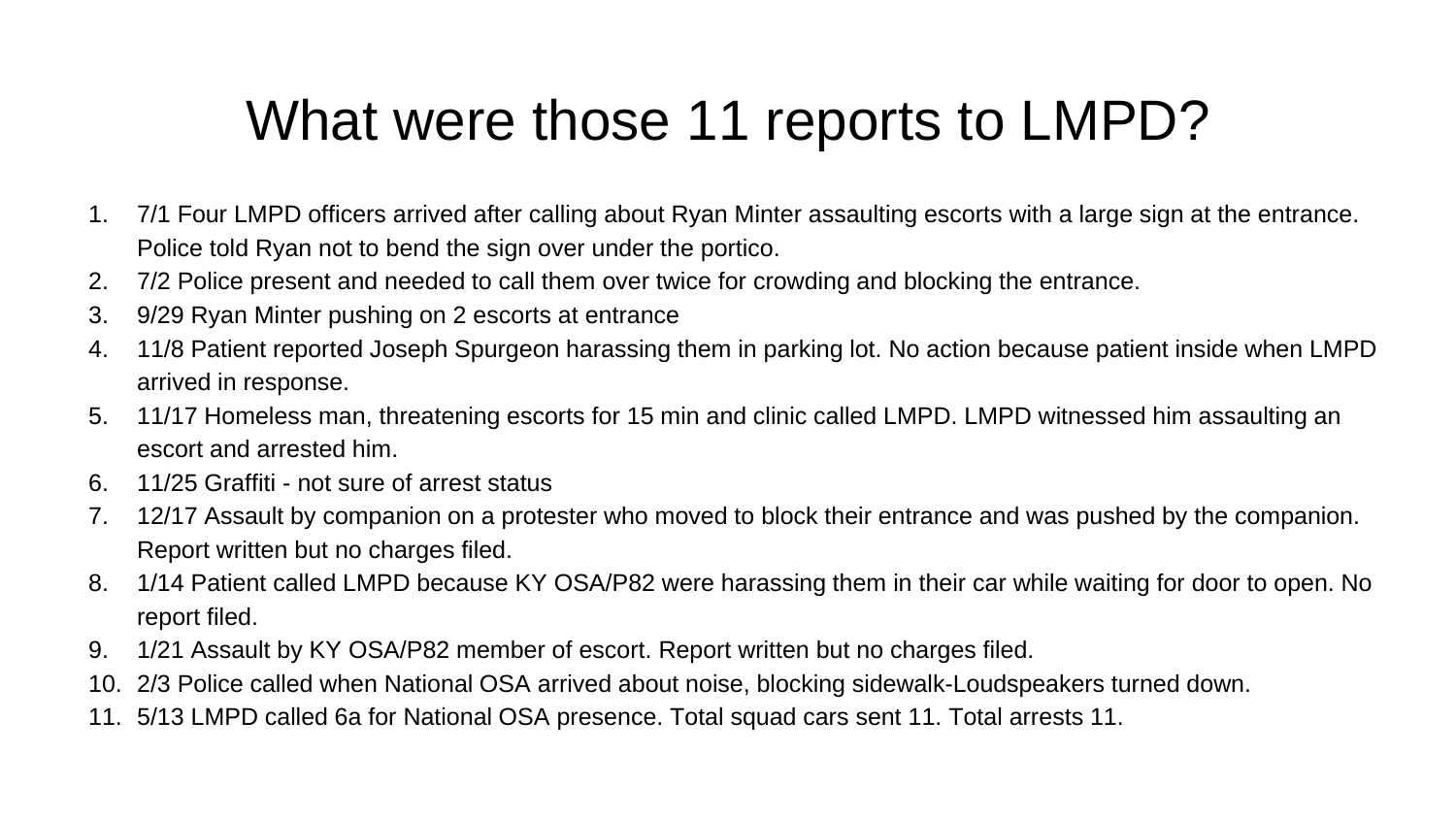## Are the patients afraid of violence?

- 2658 -Anonymous Questionnaires Submitted by patients from July 2016-June 2017
	- 14 -Number of patients reporting no protesters present
- 1296 -Reported feeling scared, nervous or unsafe (48.76%)
	- 531 -Reported they were afraid protesters would do something to them.
		- (19.98%)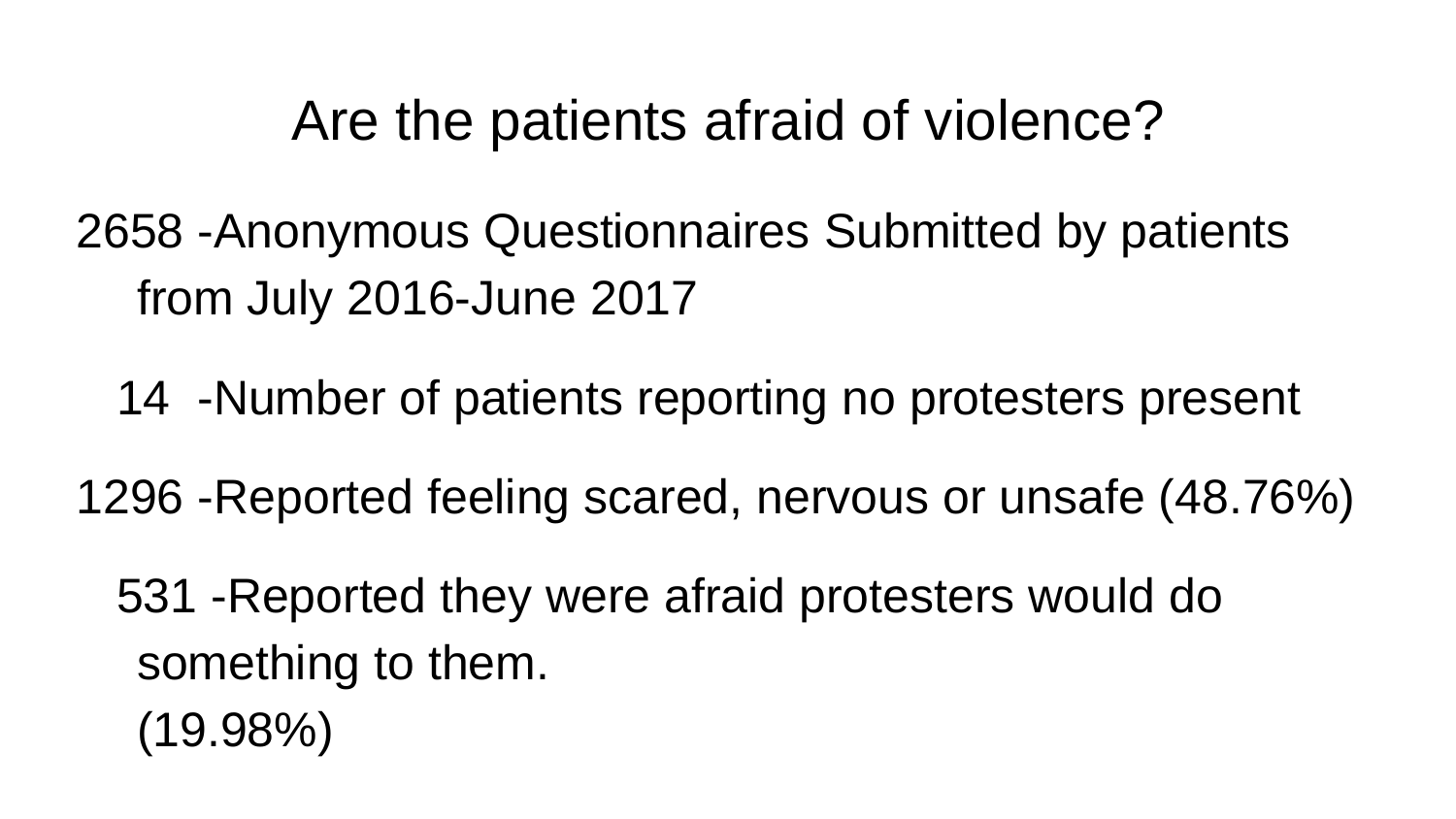What questionnaire comments were left by patients?

658 -Comments were left by patients about the protesters. (24.76%)

Samples-

I was afraid they would attack me.

The pushing made me scared.

I was somewhat concerned about someone being physically violent or aggressive to me because they were able to be so close to me.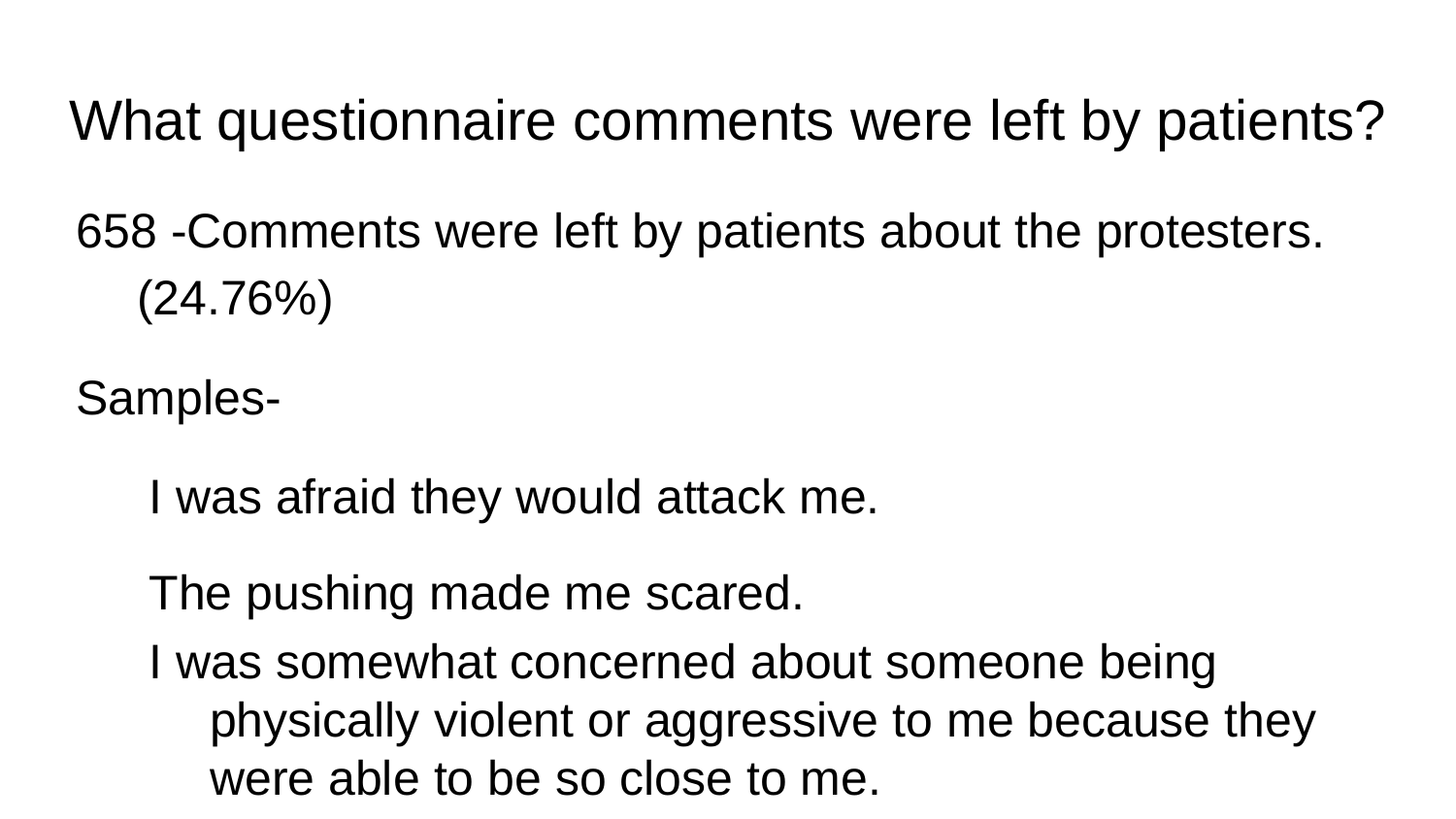# What questionnaire comments were left by patients? (page 2)

I was mostly afraid of shootings or bombings at the clinic. I found it disturbing that they were right outside the door, so close to the building. I felt comfortable with the staff, but not entirely safe with them so close and seemingly able to enter any time.

One of them blocked my path and stepped on my foot causing me to twist my ankle. They are very aggressive and upset me and my support.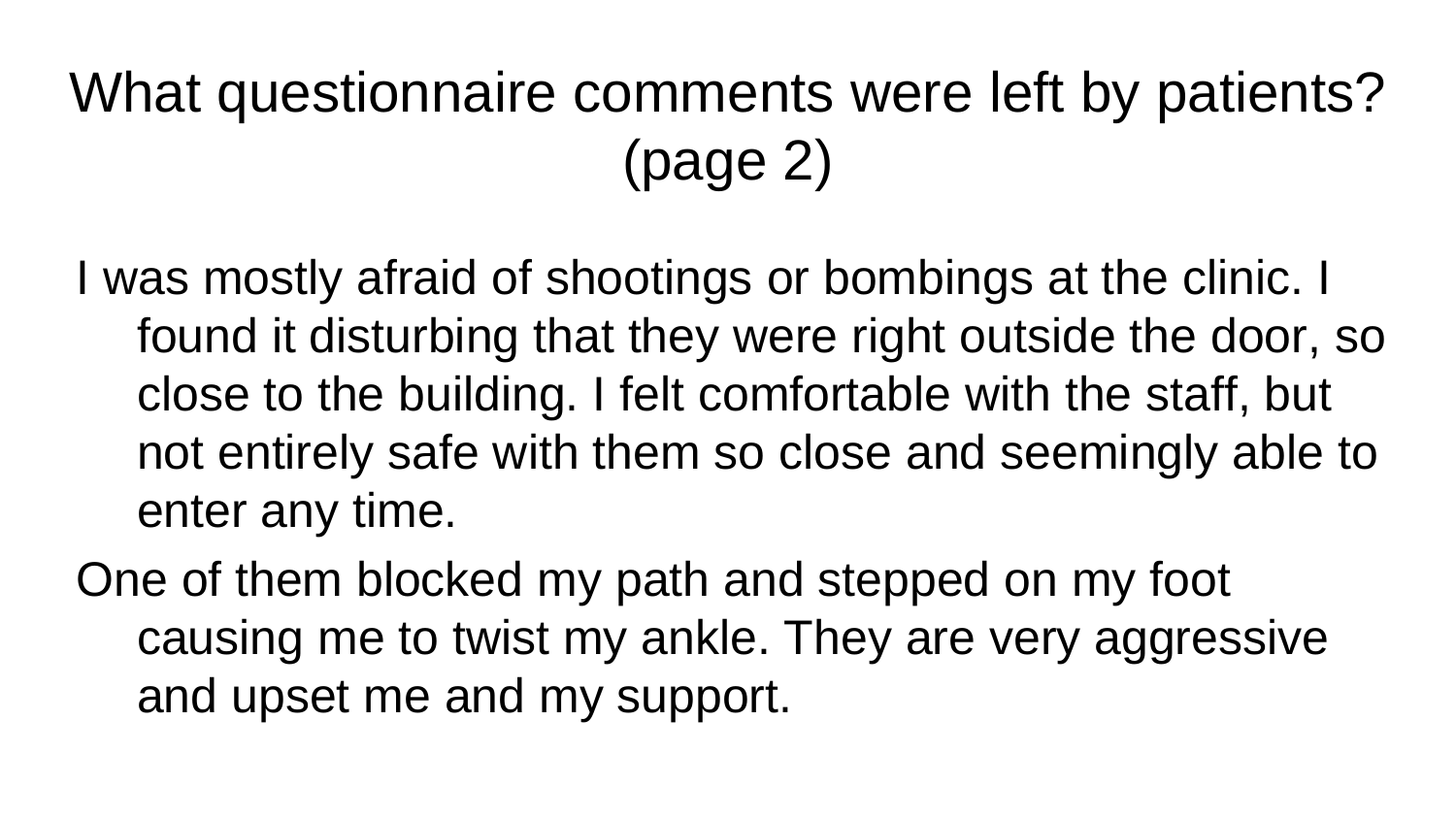# What questionnaire comments were left by patients? (page 3)

Crowd my personal space all at once, yell and scream. Someone grabbed my arm

- When I told them to leave me alone and they said "No", it made me feel as though they would physically try to make me turn around.
- Put their hands on me. They were blocking my way so I couldn't go in. They're very intimidating.

*All 658 Comments -Available and Will Be Sent By Request*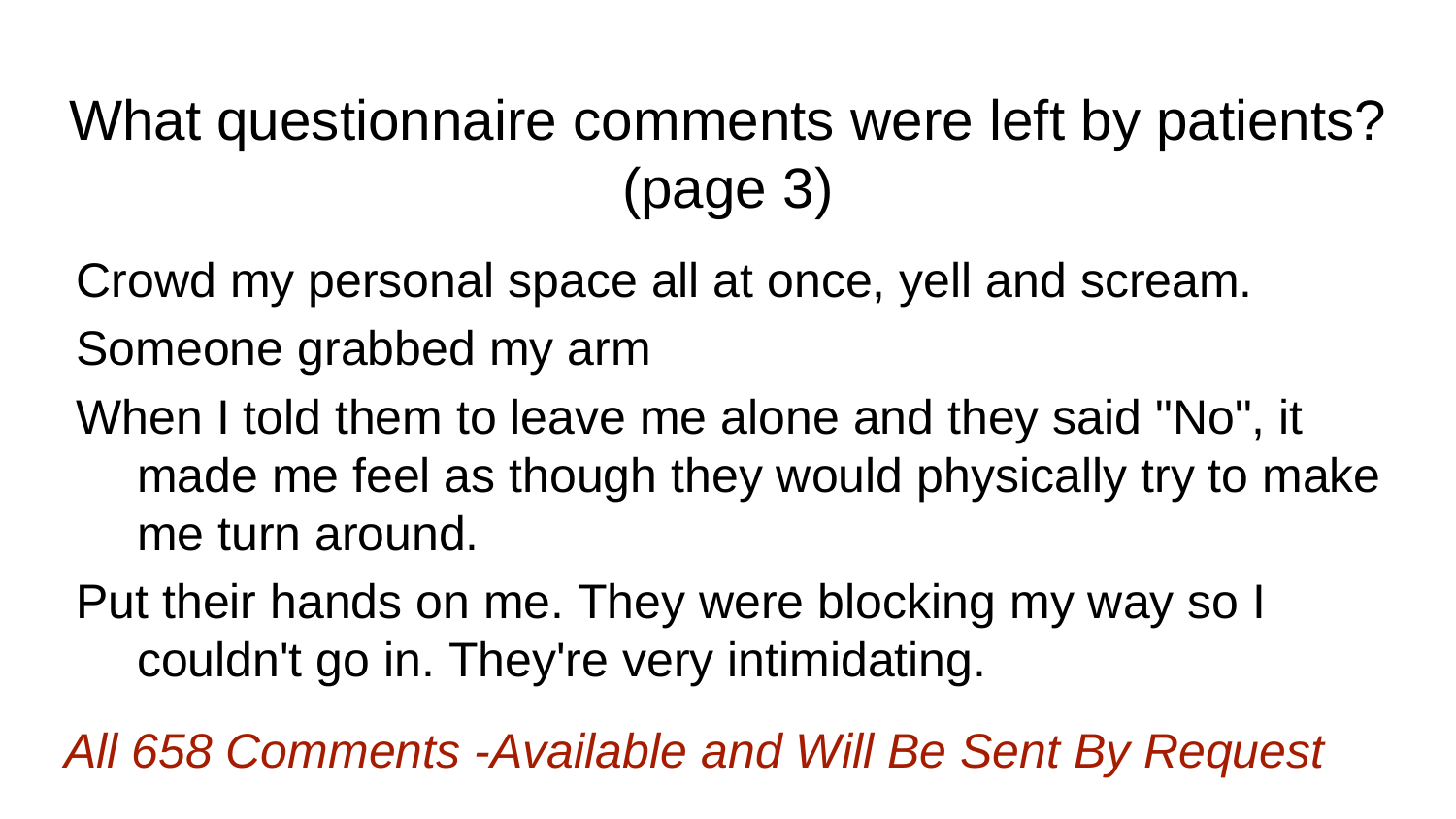## What we would like to see in a Safety Zone Ordinance

The booklet we prepared for Metro Council Members in 2016 proposed a 20' Safety Zone

ACLU sent a letter to Louisville Metro Council-Public Safety Committee June 12, 2017 with 3 suggestions, including the creation of a fixed 8' wide safety zone from the street to the clinic entrance. Their reasoning was sound and we would support this proposal.